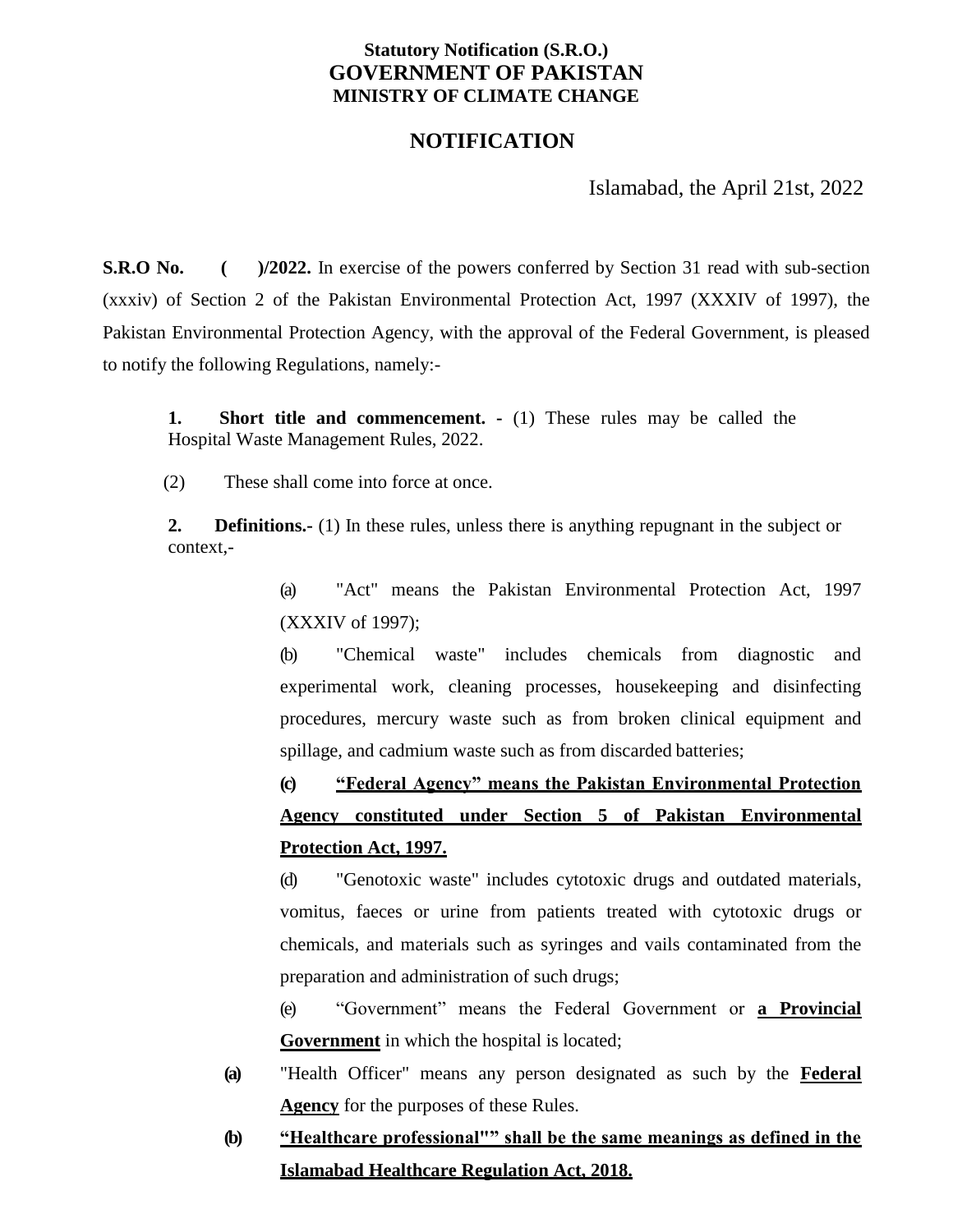# **(c) "Healthcare services" shall be the same meanings as defined in the Islamabad Healthcare Regulation Act, 2018.**

- (d) "Hospital" includes a clinic, **healthcare facility**, laboratory, **pathology lab**, dispensary, pharmacy, nursing home, health unit, maternity center, blood bank, autopsy center, mortuary, hair surgery center, research institute and veterinary institutions, including any other facility involved in health care and biomedical activities;
- **(e)** "Hospital waste" includes both risk waste and non-risk waste and **includes the hazardous waste as defined under sub-section (xix) of Section 2 of Pakistan Environmental Protection Act, 1997.**
- (f) "Infectious waste" means waste contaminated by any type of pathogens such as bacteria, viruses, parasite or fungi and includes cultures from laboratory work, waste from surgeries and autopsies, waste from infected patients, discarded or disposable materials and equipment which have been in contact with such patients and infected animals from laboratories;
- **(g) "Inspection " means the inspection conducted by Health Officer or any other officer of Federal Agency to ensure the implementation of Hospital Waste Management Rules, 2022 of any healthcare facility.**
- (h) "local council" means a local council in the geographical limits of which the hospital is located;
- (i) "Medical Superintendent" means the Head of the hospital by whatever designation called;
- (j) "Non-risk waste" includes paper and cardboard, packaging, food waste and aerosols and the like;
- (k) "Pathological waste" includes tissues, organs, body parts, fetuses, blood and body fluids;
- (l) "Pharmaceutical waste" includes expired or unused pharmaceutical products, spilled contaminated pharmaceutical products, surplus drugs, vaccines or sera, and discarded items used in handling pharmaceutical such as bottles, boxes, gloves, masks, tubes, or vails;
- (m) "Radioactive waste" includes liquid, solid and gaseous waste contaminated with radionuclides generated from in-vitro analysis of body tissue and fluid, in-vivo body organ imaging and tumor localization, and investigation and therapeutic procedures;
- (n) "**Registration" means registration of a hospital or healthcare facility under Rule 24 with Federal Agency for compliance of HWM Rules, 2022**;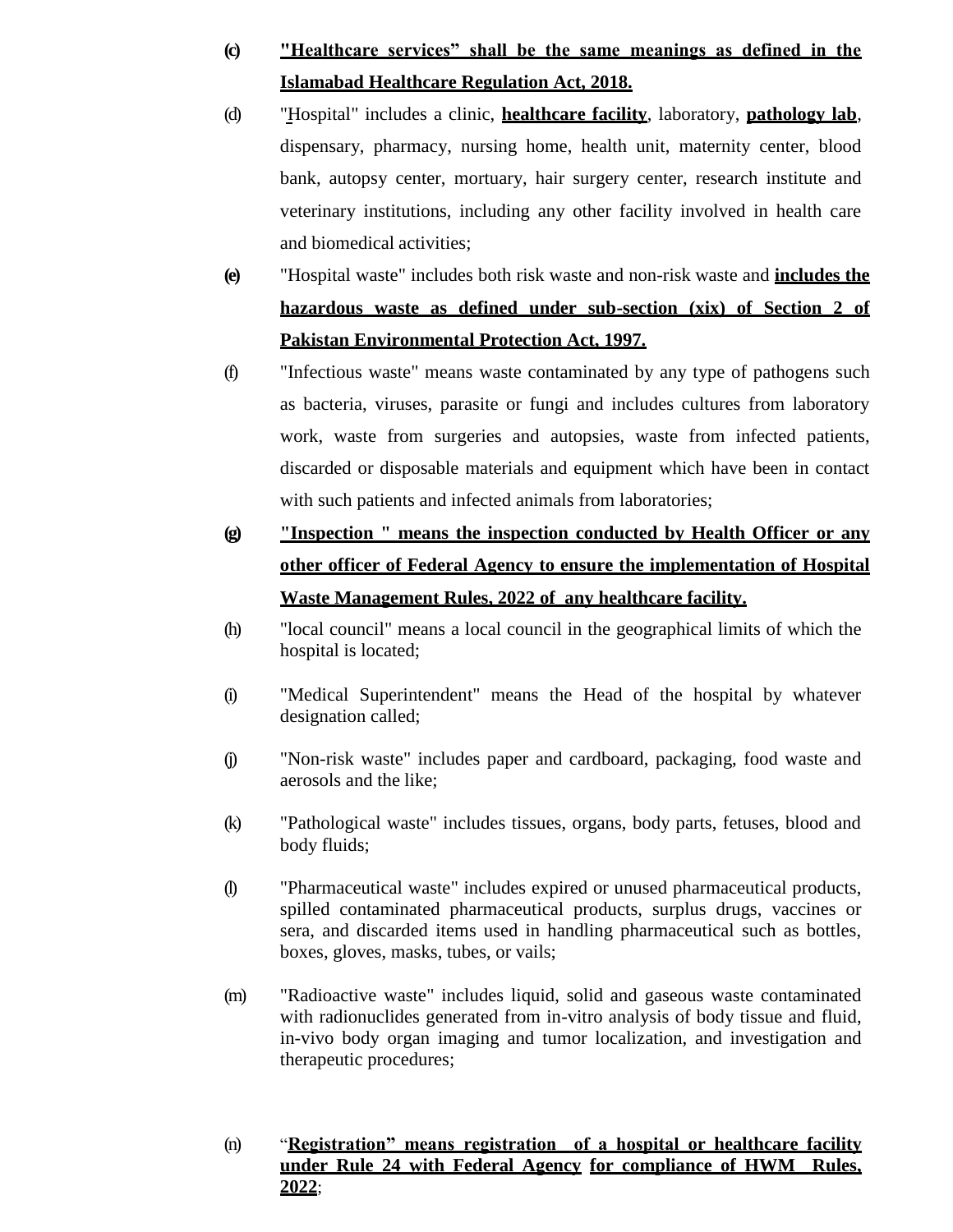- (o) "Risk waste" means infectious waste, pathological waste, sharps, pharmaceutical waste, genotoxic waste, chemical waste, and radioactive waste;
- (p) "Section:" means a section of the Act;
- (q) "Sharp" includes whether infected or not, needles, syringes, scalpels, infusion sets, saws and knives, blades, broken glass and any other item that could cut or puncture; and
- (r) "Waste management" includes waste segregation, waste collection, waste transportation, waste storage, waste disposal and waste minimization and reuse.

(2) The words and expressions used but not defined in these rules shall have the same meaning as are assigned to them in the Act.

**3. Responsibility for waste management.-** Every hospital and **healthcare facility** shall be responsible for the proper management of the waste generated by **them** till its final disposal in accordance with the provisions of the Act and the Rules 16 to 22.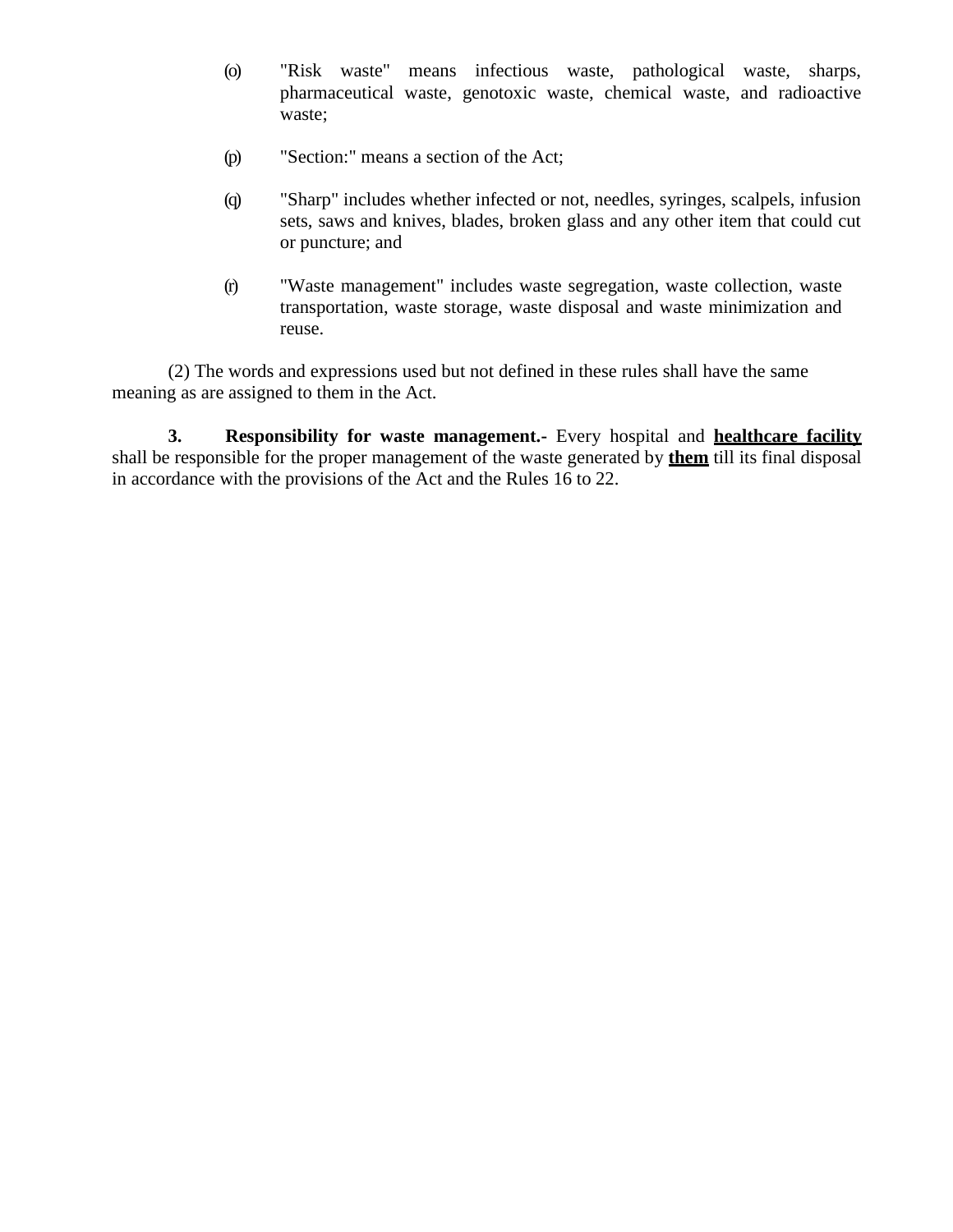### **4. Waste Management Team.-** (1) The **Medical Superintendent / Chief Executive Officer / Managing Director / Executive Director** shall constitute a Waste Management Team comprising the following by whatever designation called namely:-

| (a)           | Medical Superintendent / Chief Executive Officer / Managing Director /<br><b>Executive Director</b><br>Chairperson |        |  |
|---------------|--------------------------------------------------------------------------------------------------------------------|--------|--|
| (b)           | <b>Chief Pharmacist</b>                                                                                            | Member |  |
| $\circled{c}$ | <b>Pathologist / Infection Control Officer</b>                                                                     | Member |  |
| $\phi$        | Radiologist                                                                                                        | Member |  |
| (e)           | <b>Senior Matron</b>                                                                                               | Member |  |
| (f)           | Head of Administration                                                                                             | Member |  |
| $\circledg$   | <b>Hospital Engineer</b>                                                                                           | Member |  |
| (h)           | Head of the sanitation staff                                                                                       | Member |  |
| $\Omega$      | Other hospital staff members as the Medical Superintendent / Chief Executive                                       |        |  |
|               | Officer / Managing Director may designate                                                                          | Member |  |
| $\circ$       | A representative of a Provincial Agency concerned, if hospital                                                     |        |  |
|               | is located in the Province or, in the case of a hospital located                                                   |        |  |
|               | in the Islamabad Capital Territory, the Federal Agency                                                             |        |  |
|               | Member                                                                                                             |        |  |

(2) In a hospital / health care service where the posts under sub-rule (1) do not exist, the Medical Superintendent / Chief Executive Officer / Managing Director shall designate another staff member to perform the duties and responsibilities of the holder of such posts under rules 8 to 14.

(3) The members of the Waste Management Team shall be informed in writing of their duties and responsibilities as provided under rules 8 to 14.

(4) One of the members of the Waste Management Team shall be designated by the Medical Superintendent/ Chief Executive Officer / Managing Director as the Waste Management Officer, who shall act as the Secretary of the Waste Management Team.

**5. Duties and responsibilities of Waste Management Team.-** A Waste Management Team shall be responsible for the preparation, monitoring, periodic review, revision or updating, if necessary, and implementation of the Waste Management Plan, and for supervision of all actions taken in compliance with the provisions of these rules.

**6. Meetings of Waste Management Team.-**(1). The meeting of a Waste Management Team shall be held at least **once** a month.

(2) One-third of the members of the Waste Management Team shall constitute the quorum for a meeting.

### **7. Duties and responsibilities of Medical Superintendent / Chief Executive Officer / Managing Director / Executive Director.-**

shall-,

- (a) constitute the Waste Management Team;
- (b) designate the Waste Management Officer;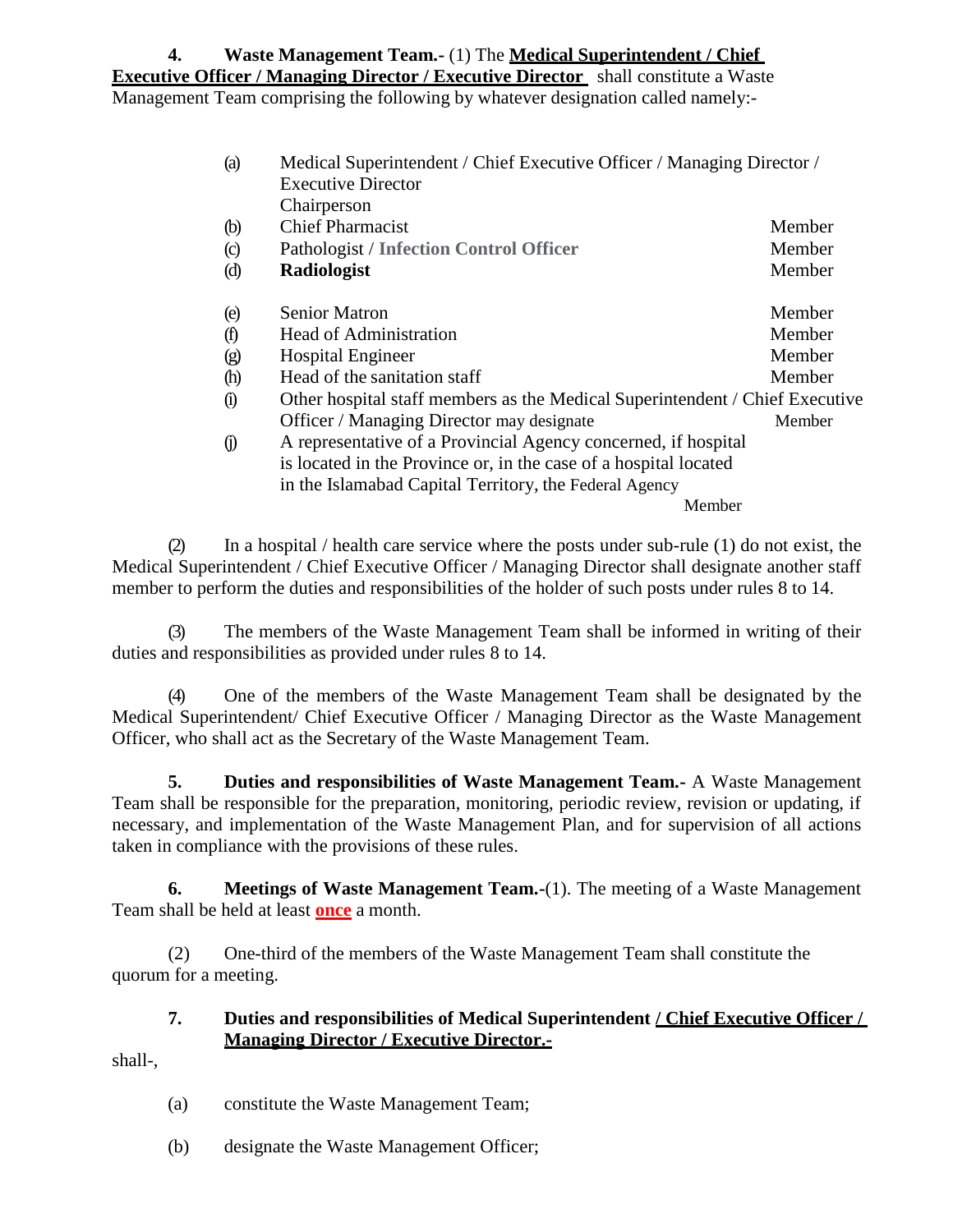(c) facilitate meetings of the Waste Management Team and ensure implementation of its decisions;

(d) supervise implementation, monitoring and review of the Waste Management Plan and ensure that it is kept update;

(e) arrange for a waste audit of the hospital / healthcare facility by an external agency as may be designated for the purposes by the Government, involving analysis for the existing waste stream and assessment of existing waste management practices;

(f) allocate sufficient financial and manpower resources to ensure efficient and effective implementation of the Waste Management Plan; and

(g) ensure adequate training and refresher courses for the concerned hospital staff.

**8. Duties and responsibilities of the Heads of Departments.-**The Heads of Departments shall be responsible for the proper management of waste generated in their respective departments, and in particular shall,-

(a) ensure that all doctors, nurses, clinical and staff in their respective departments, is aware of, and where required properly trained, in waste management procedures;

(b) arrange proper supervision of the sanitary staff and sweepers to ensure that they comply with waste management procedures at all times; and

(c) liaise with the Waste Management Officer for effective monitoring and reporting of mistakes and errors in implementation of the Waste Management Plan.

**9. Duties and responsibilities of Pathologist or Infection Control Officer- A**  Pathologist or infection Control Officer shall be responsible for,-

- (a) giving advice regarding the control of infectious diseases and the standards of the waste disposal system;
- (b) identifying training requirements for each category of staff; and

(c) organization of training and refreshers courses on safe waste management procedures.

**10. Duties and responsibilities of Chief Pharmacist.-** A Chief Pharmacist shall be responsible for the sound management of pharmaceutical stores and in particular shall,-

(a) give advice regarding formulation of appropriate procedures for management of pharmaceutical waste, and coordinate implementation of these procedures; and

(b) ensure that the concerned hospital staff members receive adequate training in pharmaceutical waste management procedures.

**11. Duties and responsibilities of Radiologist.-** A Radiologist shall be responsible for the sound management of radioactive waste and in particular shall,-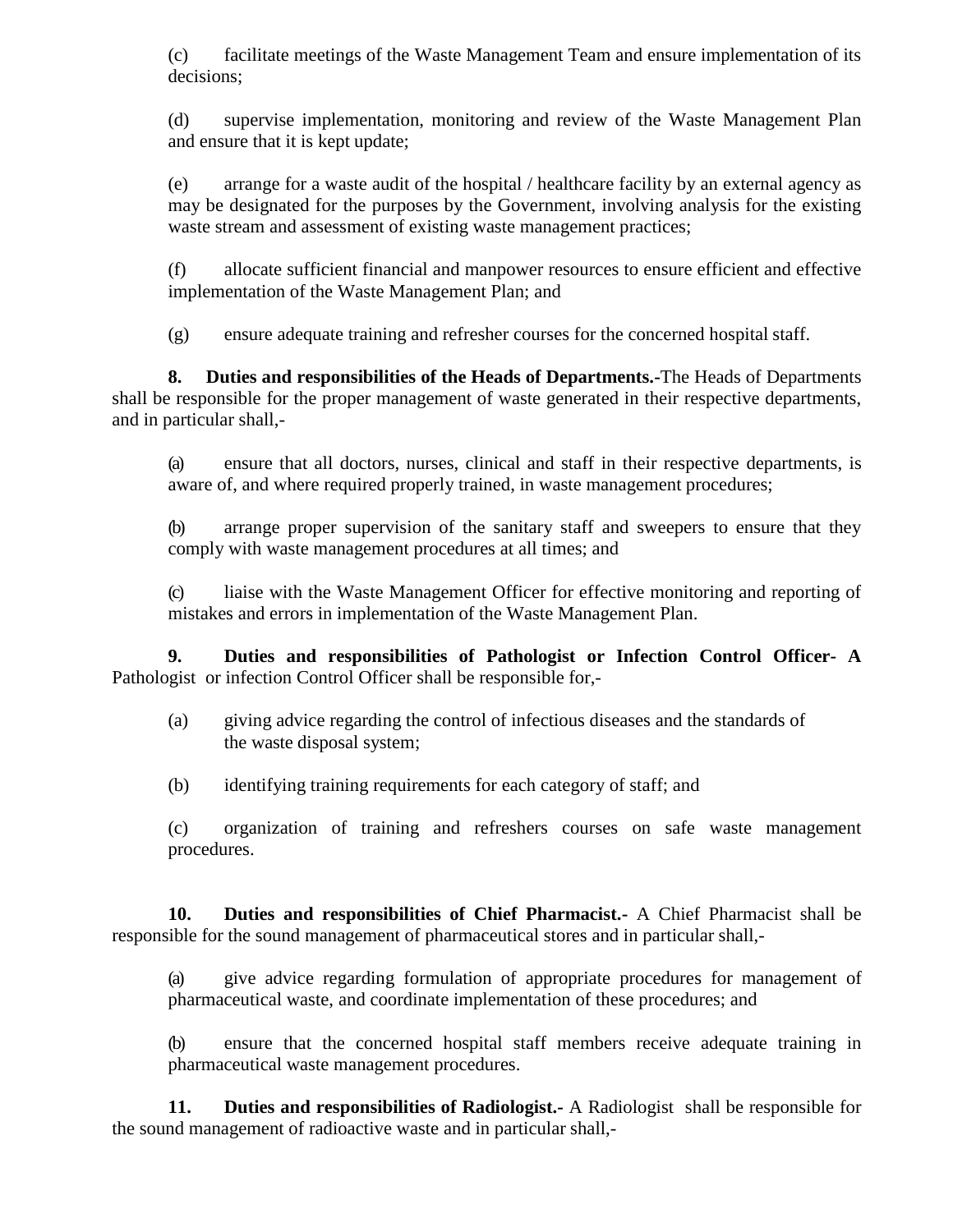(a) give advice regarding formulation of appropriate procedure for management of radioactive waste and coordinate implementation of these procedures; and

(b) ensure that the concerned hospital staff members receive adequate training in radioactive waste management procedures.

**12. Duties and responsibilities of Senior Matron and Head of Administration.-** A Senior Matron and Head of Administration shall be responsible for ensuring training of nursing staff, laboratory staff, medical assistants and sanitary staff and sweepers in waste management procedures and basic personal hygiene.

**13. Duties and responsibilities of Hospital Engineer.-** An Hospital Engineer shall be responsible for installation, maintenance and safe operation of waste storage facilities and waste handling equipment and where installed the hospital incinerator, and shall ensure that the concerned hospital staff members are properly trained for these purposes.

**14. Duties and responsibilities of Waste Management Officer.-** A Waste Management Officer shall, in addition to his duties and responsibilities, be responsible for the day to day implementation and monitoring of the Waste Management Plan and in particular, shall,-

(a) for waste collection,-

(i) ensure internal collection of waste bags and waste containers and their transport to central storage facility of the hospital on daily basis;

(ii) liaise with the Supplies Department to ensure that an adequate supply of waste bags, containers, protective clothing and collection trolleys are available at all time;

(iii) ensure that sanitary staff and sweepers immediately replace used bags and containers with the new bags and containers of the same type and where a waste bag is removed from containers, is properly cleaned before a new bag is fitted therein; and

(iv) directly supervise the hospital sweepers assigned to collect and transport the waste;

(b) for waste storage,-

(i) ensure correct use of the central storage facility and that it is kept secured from unauthorized access; and

(ii) prevent unsupervised dumping of waste bags and waste containers on the hospital premises, even for a short period of time;

(c) for waste disposal,-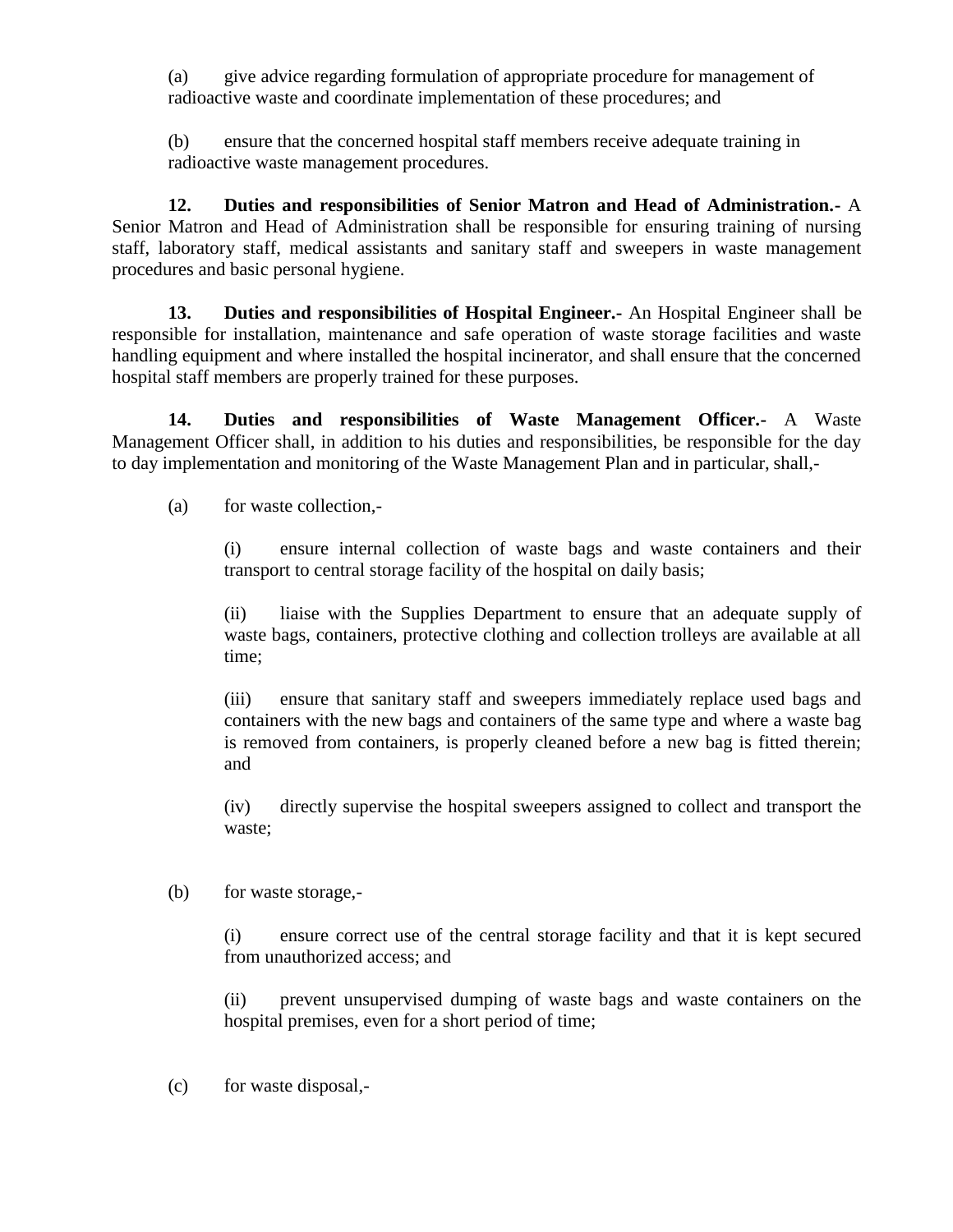(i) co-ordinate and monitor all waste disposal operations, and for this purpose meet regularly with the concerned representative of the local council;

(ii) ensure that the correct methods of transportation of waste are used on-site to the central storage facility or incinerator, if installed, and off-site by the local council; and

(iii) ensure that the waste is not stored on the hospital premises for longer than twenty-four hours, by coordinating with the incinerator operations and with the local council;

(d) for staff training and information,-

(i) liaise with the Heads of Departments, Head of Administration and Senior Matron to ensure that all doctors, clinical, staff, nursing staff, laboratory staff and medical assistants are fully aware of their duties and responsibilities under the Waste Management Plan; and

(ii) ensure that sanitary staff and sweepers are not involved in waste segregation and that they only handle waste bags and containers in the correct manner; and

(e) for incident management and control,-

(i) ensure that emergency procedures are available at all times and that all staff members are aware of the action to be taken by them;

(ii) investigate, record and review all incidents reports regarding hospital waste management; and

(iii) record the quantities of waste generated by each department on a weekly basis.

**15. Waste Management Plan.-** (1). A Waste Management Plan shall be prepared by a Waste Management Officer for approval by the Waste Management Team, and shall be based on internationally recognized environment management standards such as the International Organization for Standardization 14000 series **and in liaison with Act**.

The Waste Management Plan shall include,-

(a) a plan of the hospital showing the waste disposal points for every ward and department, indicating whether each point is for risk waste or non-risks waste, and showing the sites of the central storage facility for risk waste and the central storage facility for non-risk waste;

(b) details of the types, numbers and estimated costs of containers, waste bags and trolley required annually;

(c) timetables including frequency of waste collection from each wards and department;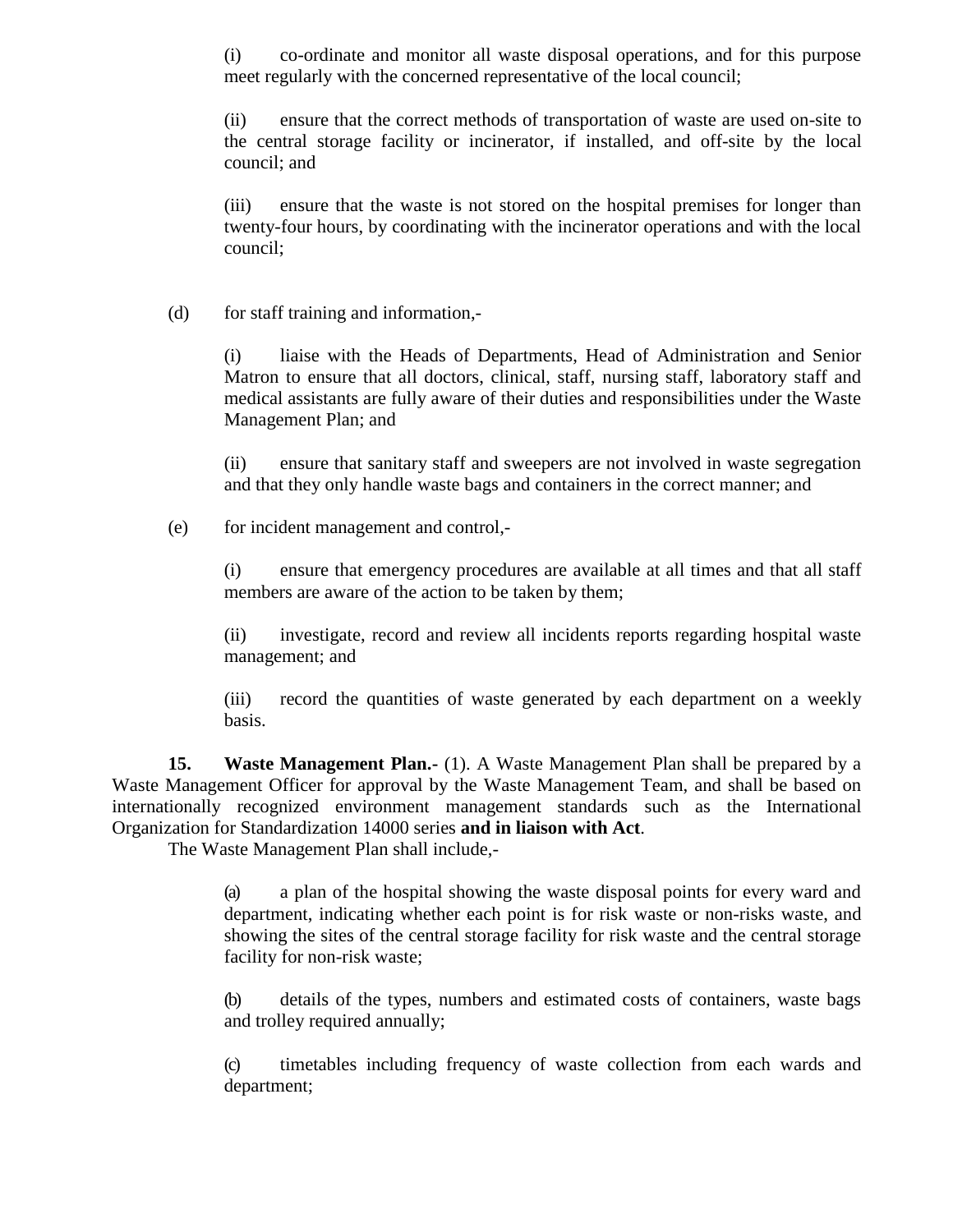(d) duties and responsibilities for each of the different categories of hospital. staff members who shill generate hospital waste and be involved in the management of the waste;

(e) an estimate of the number of staff members required for waste collection;

(f) procedures for the management of waste requiring special treatment such as autoclaving before final disposal;

(g) contingency plans for storage or disposal of risk waste in the event of breakdowns of incinerators, or of maintenance or collection arrangements;

- (h) training courses and programmes on waste management; and
- (i) emergency procedures.

(3) A representatives of a local council responsible for the collection and disposal of waste from the hospital shall be consulted in preparing and finalization of the Waste Management Plan.

(4) The Waste Management Plan shall be regularly monitored, reviewed, and revised and updated by the Waste Management Team as and when necessary.

**16. Waste segregation.-** (1) Risk waste shall be separated from non-risk waste at the ward bedside, operation theatre, laboratory, or any other room in the hospital where the waste is generated by a doctor, nurse, or other person generating the waste.

(2) All disposal medical equipment and supplies including syringes, needles, plastic bottles, drips and infusion bags shall be cut or broken and rendered non-reusable at the point of use by the person using the same, or in case any such used by such person.

(3) All risk waste other than sharps, large quantities of pharmaceuticals, or chemicals, waste with a high content of mercury or cadmium such as broken thermometers or used batteries, or radioactive waste shall be placed in a suitable container made of metal or tough plastic, with a pedal type or swing lid, lined with a strong yellow waste bag. The bags shall be removed when it is not more than three quarters full and sealed, preferably with self-locking

(4) plastic sealing tags and not by stapling. Each bag shall be labeled, indicating date, point of production, ward and hospital, quantity and description of waste and prominently displaying the biohazard symbol. The bags removed should be immediately replaced with a new one of the same type.

(5) Sharps including the cut or broken syringes and needle shall be placed in metal or high density plastic containers resistant to penetration and leakage designed so that items can be dropped in using one hand and no item can be removed. The containers shall be coloured yellow and marked "DANGER! CONTAMINATED SHARPS". The sharp container shall be closed when threequarters full. If the sharp container is to be incinerated, it shall be placed in the yellow waste bag with the other risk waste.

(6) Large quantities of pharmaceutical waste shall be returned to the suppliers. Small quantities shall be placed in yellow waste bag preferably after being crushed, where this can be done safely.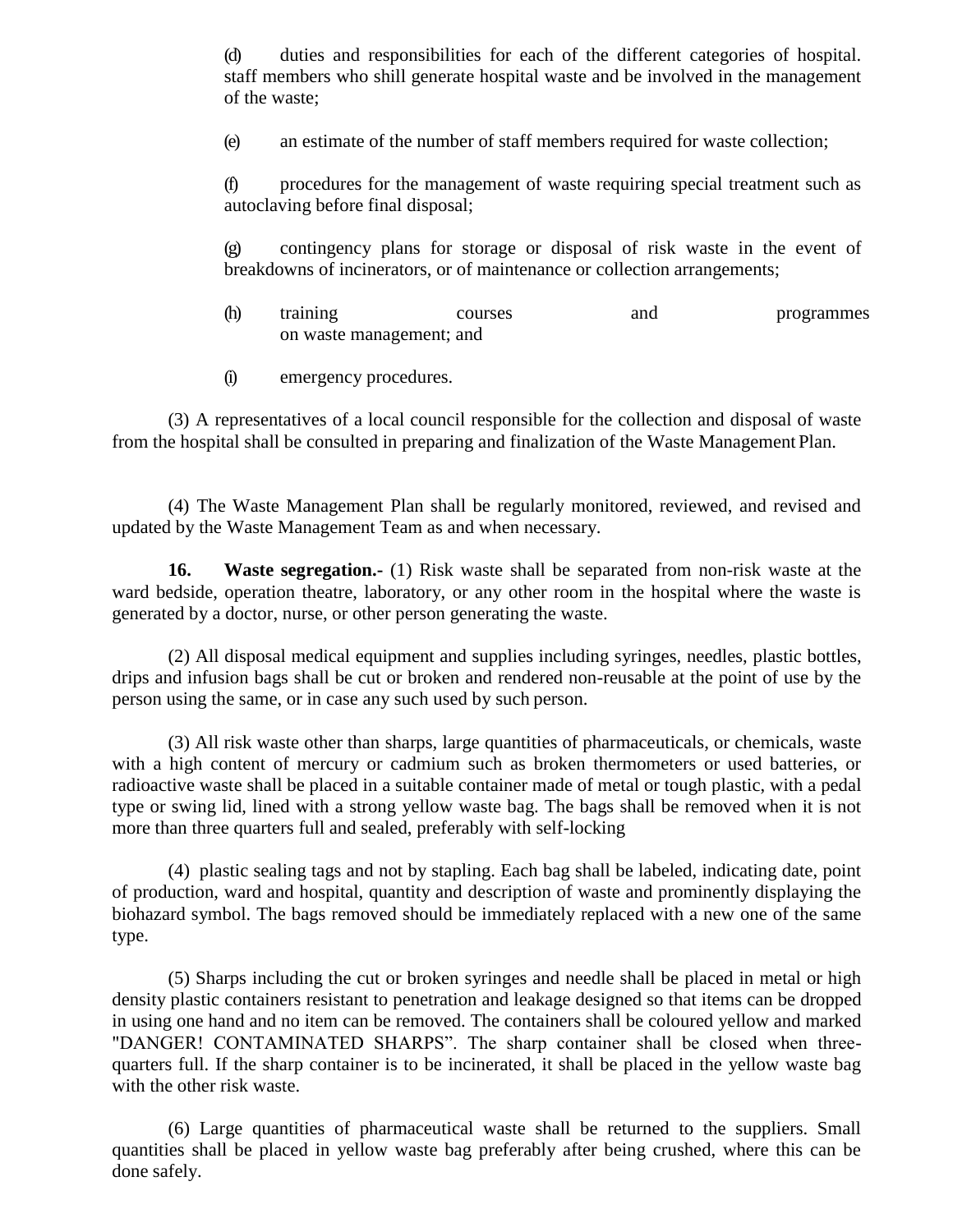(7) Large quantities of chemical waste, and waste with a high content of mercury or cadmium shall not be incinerated, but shall be placed in chemical resistant containers and sent to specialized treatment facilities.

(8) Radioactive waste which has to be stored to allow decay to background level, shall be placed in a waste bag, in a large yellow container or drum. The container or drum shall be labeled, showing the radionuclide's activity on a given date, and the period of storage required, and marked "RADIOACTIVE WASTE", with the radiation symbol. Non-infectious radioactive waste which has decayed to background level, shall be placed in white waste bags. Infectious radioactive waste which has decayed to background level, shall be placed in yellow waste bags. High level and relatively long half-life radionuclides shall be packaged and stored in accordance with instructions of the original supplier under supervision of the Radiology Officer and sent back to the supplier for disposal.

(9) Non-risk waste shall be placed in a suitable container lined with a white waste bag. Adequate numbers of non-risk waste containers shall be placed in all areas of the hospital and notices affixed to encourage visitors to use them.

**17. Waste collection.-**(1) Waste shall be collected in accordance with the schedules specified in the Waste Management Plan.

(2) Sanitary staff and sweepers shall, when handling waste, wear protective clothing at all times including face masks, industrial aprons, leg protectors, industrial boots and disposable or heavy duty gloves, as required.

(3) Sanitary staff and sweepers shall ensure that,

(a) waste is collected at least once daily;

(b) all waste bags are labeled before removal, indicating the point of production, ward, hospital and contents;

(c) the removed waste bags and containers are immediately replaced with new ones of the same type; and

(d) where a waste bag is removed from a container, the container is properly cleaned before a new bag is fitted therein.

**18. Waste transportation.-**(1) For on-site transportation, a waste collection trolley shall be free of sharp edges, easy to load, unload and to clean, and preferably a stable three or fourwheeled design with high sides. The trolley shall be cleaned regularly.

(2) The sealed waste bags shall be carefully loaded by hand onto the trolley to minimize the risks of punctures or tears.

(3) Yellow-bagged risk waste and white-bagged non-risk waste shall be collected on separate trolleys which shall be painted or marked in the corresponding colours.

(4) The collection route shall be the most direct one from the final collection point to the central storage facility designated in the Waste Management Plan. The collected waste shall not be left even temporarily anywhere other than at the designated central storage facility.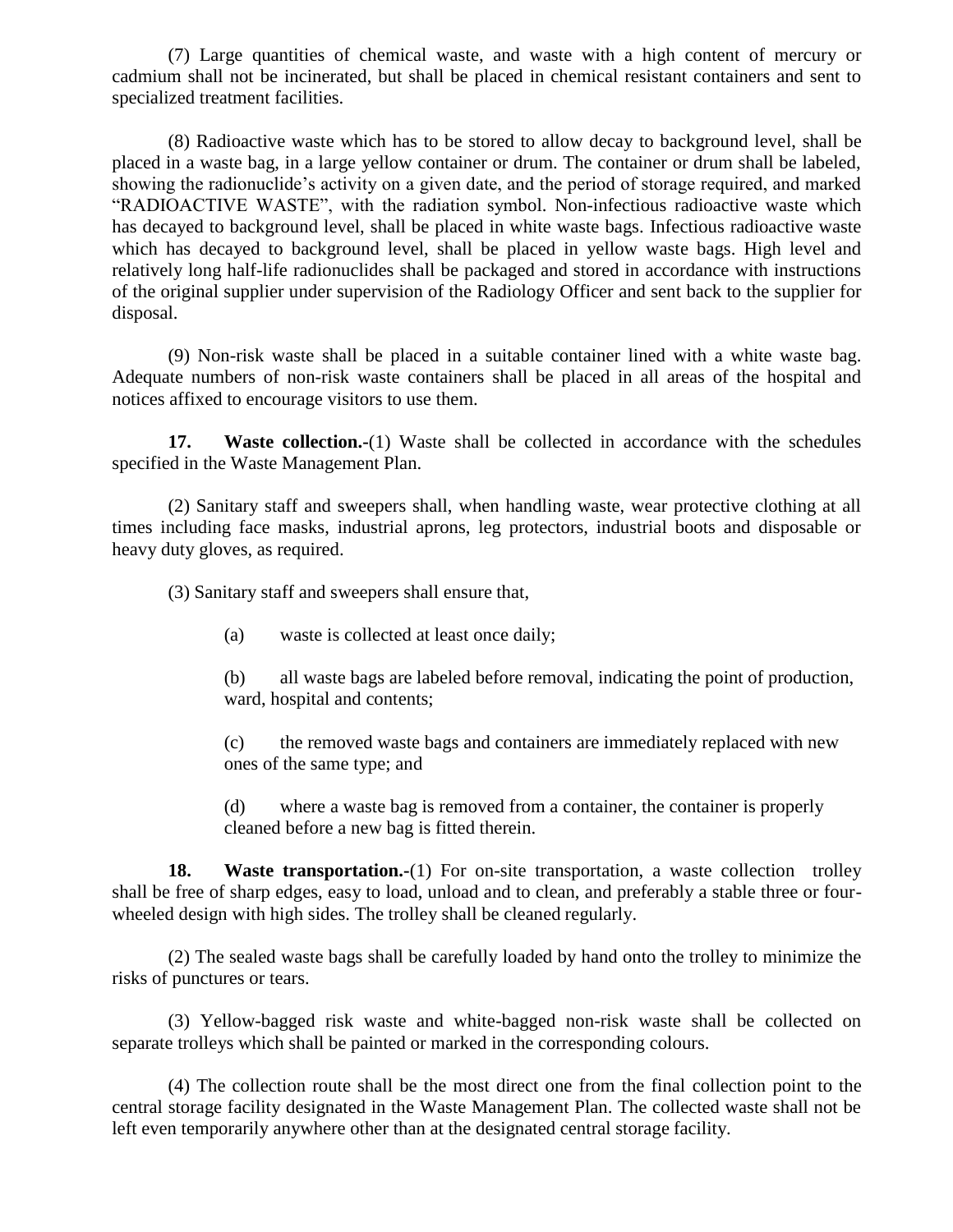(5) Transportation off-site shall, unless otherwise agreed, be the responsibility of the local council which shall ensure that,-

- (a) all yellow-bagged waste is collected at least once daily;
- (b) all staff members handling yellow-bagged waste wear protective clothing;
- (c) yellow-bagged waste is transported separately from all other waste;
- (d) vehicles or skips are only used for the carriage of yellow-bagged waste and are free of sharp edges, easy to load and unload by hand, easy to clean and disinfect, and fully enclosed, preferably with hinged and lockable shutters or lids, to prevent any spillage in the hospital premises or on the highway during transportation;

(e) all concerned staff members are properly trained in the handling, loading, unloading, transportation and disposal of yellow-bagged waste, and are fully aware of emergency procedures for dealing with accidents and spillages;

(f) all vehicles carry adequate supply of empty waste bags, protective clothing, cleaning tools and disinfectants to clean and disinfect any spillage;

(g) the transportation of waste is properly documented and all vehicles carry a consignment note from the point of collection to the incinerator or land-fill or other final disposal facility; and

(h) all vehicles are cleaned and disinfected after use.

**19. Waste storage.-** (1) A separate central storage facility shall be provided for yellowbagged waste with a sign prominently displaying the biohazard symbol and clearly mentioning the facility stores risk waste.

(2) The designated central storage facility shall,-

be located within the hospital premises close to the incinerator, if installed, but away from food storage or food preparation areas;

be large enough to contain all the risk waste produced by the hospital with spare capacity to cater for collection or incinerator breakdowns;

be easy to clean and disinfect with an impermeable hardstanding base, plentiful water supply and good drainage, lighting and ventilation;

have adequate cleaning equipment, protective clothing, waste bags and containers located nearby; and

be easily accessible to collection vehicles and authorized staff, but totally enclosed and secure from unauthorized access including inaccessible to animals, insects and birds.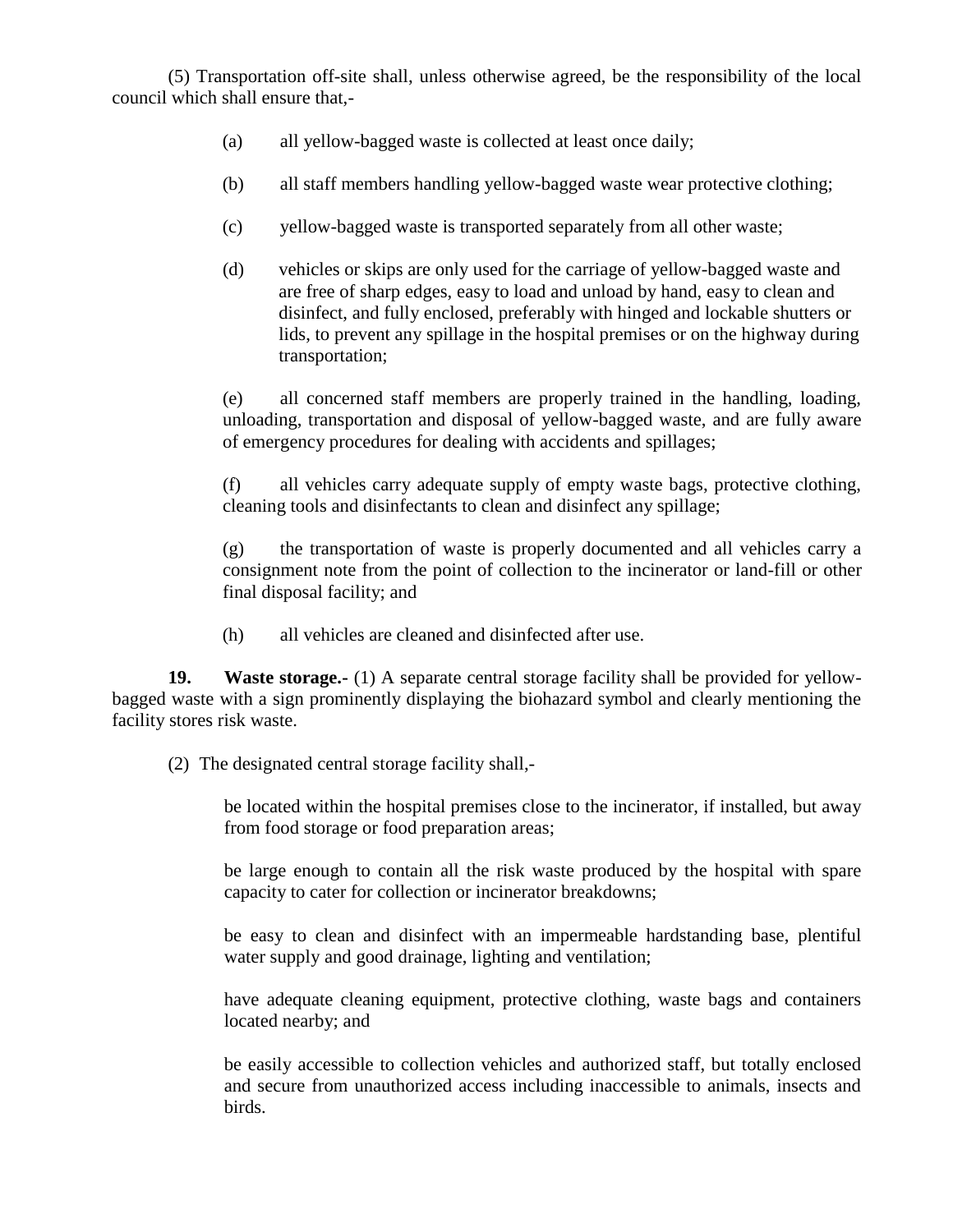(3) No materials other than yellow-bagged waste shall be stored in the central storage facility.

(4) No waste shall be stored at the central storage facility for more than twenty-four hours:

Provided that in case of emergency where infectious waste is required to be stored for more than twenty-four hours, it shall be refrigerated at a temperature of  $3^{0}$  C to  $8^{0}$  C.

(5) Containers with radioactive waste shall be stored in a specifically marked area in a leadshielded storage room.

(6) Containers with chemical waste which are to be specialized treatment facilities shall also be stored in a separate room.

(7) The central storage facility shall be thoroughly cleaned in accordance with procedures stipulated in the Waste Management Plan.

**20. Waste disposal.-**(1)Depending upon the type and nature of the waste material and the organisms in the waste, risk waste shall be inactivated or rendered safe before final disposal by a suitable thermal, chemical, irradiation incineration, filtration or other treatment method, or by a combination of such methods involving proper validation and monitoring procedures. Effluent from the waste treatment methods shall also be periodically tested to verify that it conforms to the National Environmental Quality Standards before it is discharged into the sewerage system.

(2) Yellow-bagged waste shall be disposed of by burning in an incinerator, by burial in a landfill or by any other method of disposal approved by the Federal Agency or a Provincial Agency concerned.

(3) Sharps containers which have not been placed in yellow waste bags for incinerator, shall be disposed of by encapsulation or other method of disposal approved by the Federal Agency or a Provincial Agency concerned.

(4) The method of disposal, whether by burning in an incinerator or by burial in a landfill or otherwise, shall be operated by a hospital only after approval of its Environmental Impact Assessment in accordance with the provisions of section 12:

Provided that hospitals, local councils or other persons already using an incinerator or landfill on the date of commencement of these rules shall submit an Initial Environmental Examination in respect thereof to the Federal Agency or a Provincial Agency concerned within two months from the said date, and may continue to use the incinerator or landfill pending decision on the EIA.

(5) All risk waste delivered to an incinerator shall be burned within twenty-four hours.

(6) Ash and residues from incineration and other methods shall be placed in robust, noncombustible containers and sent to the local council's designated risk waste landfill site.

(7) Landfills shall be located at sites with minimal risk of pollution of groundwater and rivers. Access to the site shall be restricted to authorized personnel only. Risk waste shall be buried in a separate area of the landfill under a layer of earth or non-risk waste of at least one meter depth which shall then be compacted. The landfill shall be regularly monitored by the local council to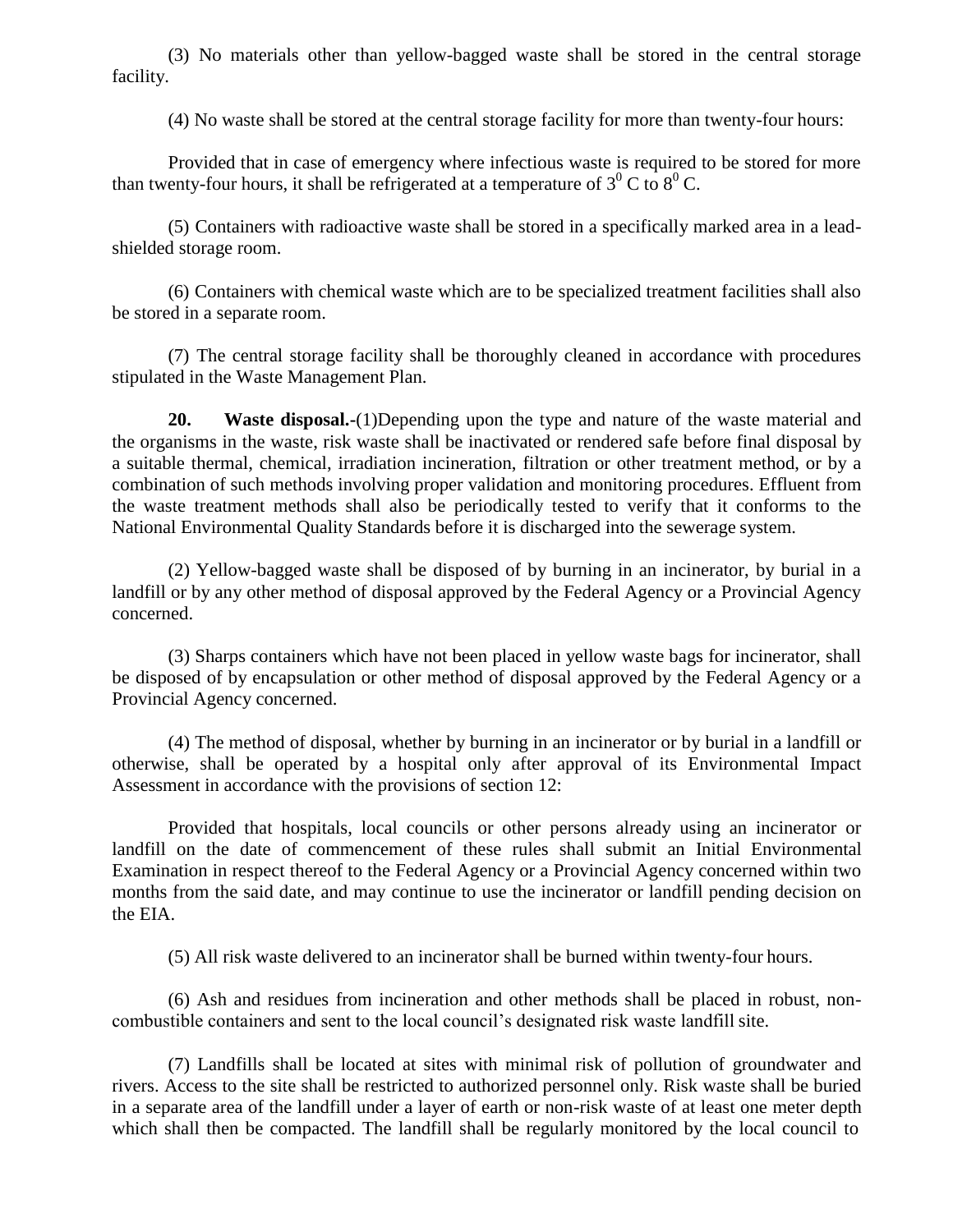check groundwater contamination and air pollution. The local council shall also ensure that the landfill operators are properly trained, especially in safe disposal procedures, use of protective equipment and hygiene and emergency response procedures.

(8) Daily collection of risk waste from hospitals shall be taken by the vehicles of the local council immediately to the designated landfill site or incinerator by the most direct route in accordance with prior scheduling of collection times and journey times.

(9) Radioactive waste which has decayed to background level shall either be buried in the landfill site or incinerated.

**Explanation.**- An incineration facility for radioactive waste shall require, in addition to approval of its EIA by the Federal agency or a Provincial agency concerned, registration with and issue of license by PNRA, and reconciled with the requirements of the Pakistan Nuclear Regulatory Authority Ordinance 2001 (III of 2001) and the guidelines made thereunder in connection with management and disposal of radioactive waste.

(10) All liquid infectious waste shall be discharged into the sewerage system only after being properly treated and disinfected.

**Explanation I.**- Liquid radioactive waste shall be discharged into the sewerage system only after it has decayed to background level and after it has been ensured that the radioactive materials are soluble and dispersible in water, failing which it shall be filtered.

**Explanation II.**- Radioactive waste containing Tritium and Carbon-14 isotopes shall be stored separately and shipped to the disposal site of the Pakistan Atomic Energy Commission, Karachi Nuclear Power Plant (KANUPP), Karachi or Pakistan Institute of Science & Technology (PINSTECH), Islamabad.

(11) In the case of gaseous radioactive waste, portable filter assembles shall be used to extract iodine and xenon. The used filters shall be treated as solid radioactive waste.

**21. Accidents and spillages.-** (1) In case of accidents or spillages, the following action shall be taken, namely:-

> (a) the emergency procedures mentioned in the Waste Management Plan shall be implemented immediately;

(b) the contaminated area shall be immediately evacuated, if required;

(c) the contaminated area shall be cleared and, if necessary, disinfected;

(d) exposure of staff members shall be limited to the extent possible during the clean-up operation, and appropriate immunization may be carried out, as required; and

(e) any emergency equipment used shall be immediately replaced in the same location from which it was taken.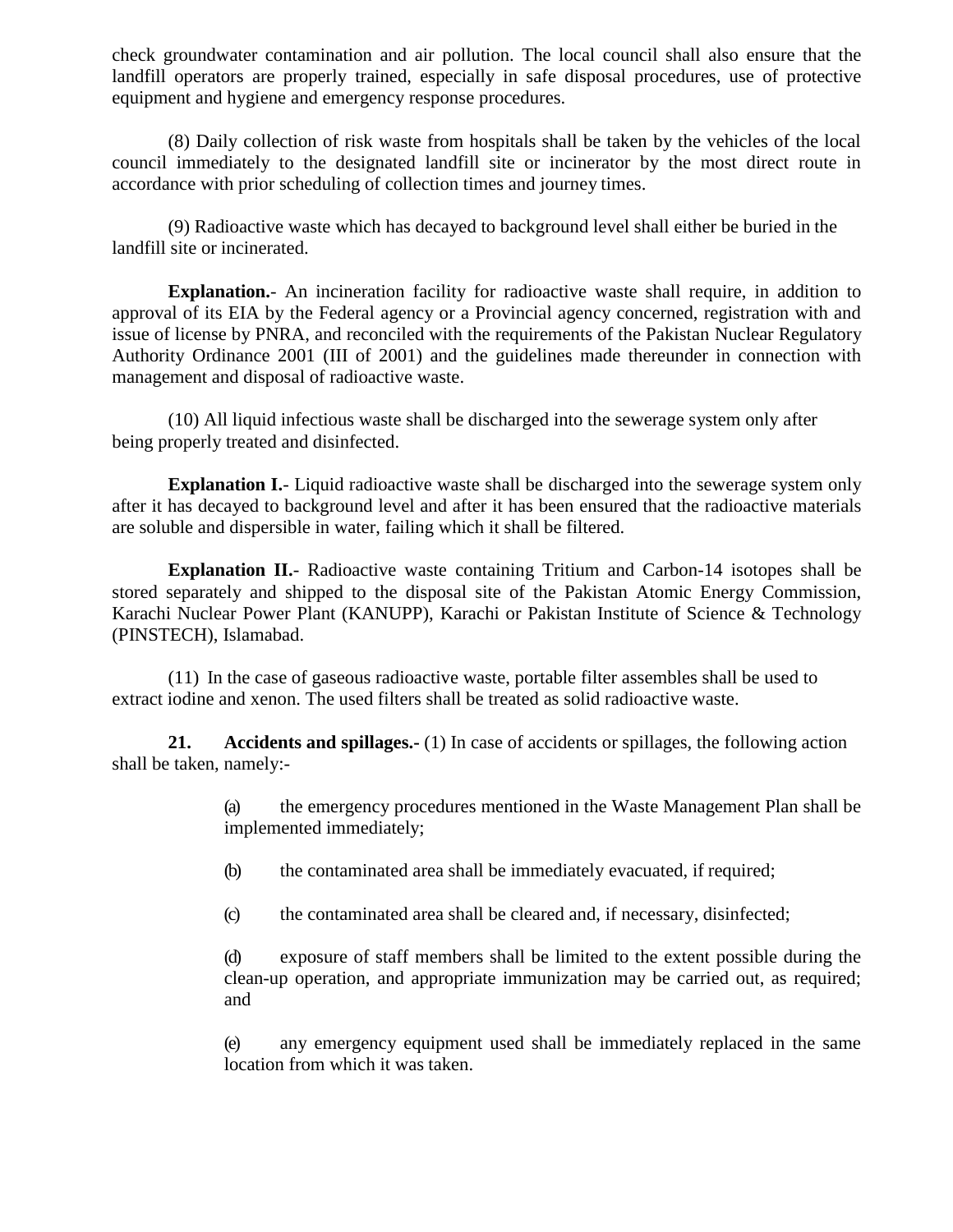(2) All hospital staff members shall be properly trained and prepared for emergency response including procedures for treatment of injuries, clean-up of the contaminated area and prompt reporting of all incidents of accidents, spillages and near-misses.

(3) A Waste Management Officer shall immediately investigate, record and review all such incidents to establish causes and shall submit his report to a Waste Management Team.

(4) The Waste Management Team shall review the report, and where necessary shall amend the Waste Management Plan to prevent recurrence of such incidents, and take such further action as may be required.

**22. Waste minimization and reuse.**- (1) To minimize hospital waste, each hospital shall introduce,-

> (a) purchasing and stock control, involving careful management of the ordering process to avoid overstocking, particularly with regard to date-limited pharmaceutical and other products, and to accord preference to products involving low amounts of packaging;

> (b) waste recycling programmes, involving return of unused or waste chemicals in quantity to the supplier for reprocessing, return of pressurized gas cylinders to suppliers for refilling and reuse, sale of materials such as mercury, cadmium, nickel and lead-acid to specialized recyclers, and transportation of high level radioactive waste to the original supplier; and

(c) waste reduction practices in all hospital departments.

(2) To encourage reuse, each hospital shall separately collect and sterilize, either thermally or chemically in accordance with approved procedures, surgical equipment and other items which are designed for reuse and are resistant to the sterilization process.

**23. Inspection.-**(1) A Health Officer may inspect any hospital, incinerator or landfill located within the area of his jurisdiction to check that the provisions of these rules are being compiled with.

(2) The Government shall constitute a Hospital Complaint Scrutiny Committee for each district and for the Islamabad Capital Territory, comprising two Medical Superintendents of hospitals owned by the Government, one of which shall be the Chairman of the Committee, and one Chief Executive of a private sector hospital:

Provided that the Hospital Complaint Scrutiny Committee for a district or for the Islamabad Capital Territory shall comprise of Medical Superintendents of hospitals located outside the said district or the Islamabad Capital Territory, as the case may be.

(3) If a Health Officer discovers any contravention of any provision of these rules, he shall report the same to the concerned Hospital Complaint Scrutiny Committee.

(4) The Hospital Complaint Scrutiny Committee shall review details of the contravention reported by the Health Officer and after giving an opportunity of being heard to the duly authorized representative of the hospital or incinerator or landfill, recommend,-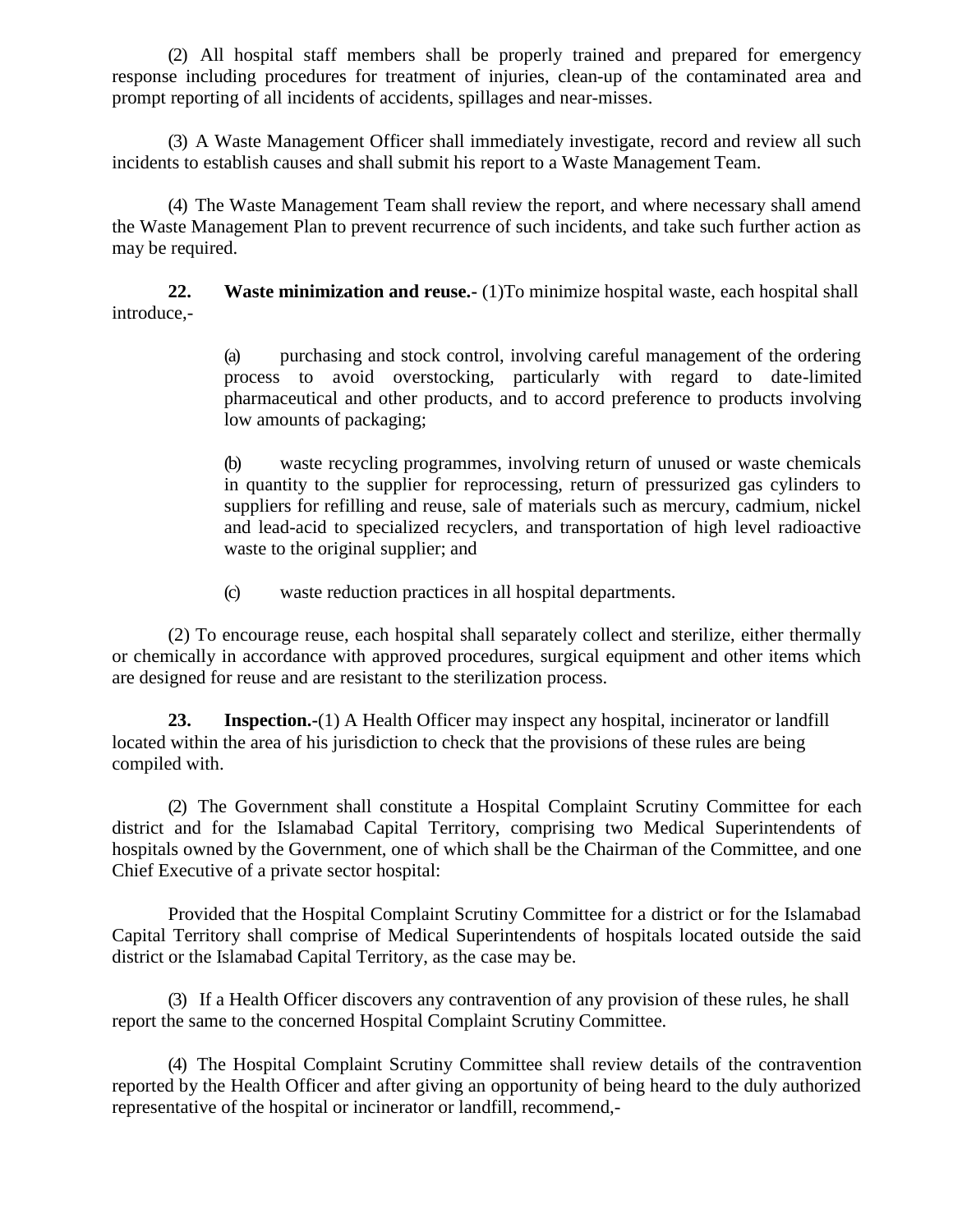(a) that no further action be taken in the circumstances of the case;

(b) that another inspection be carried out within a specified period not exceeding one month, if the hospital or incinerator or landfill has taken steps to comply with the rules contravened;

(c) that action be initiated against the person responsible through the District Health Officer or a local council or the Federal agency or the Provincial agency concerned as the case may be.

- **24. Registration of Hospital / Healthcare Facility.- (1) . No hospital or healthcare facility shall render any healthcare service unless it is registered with the Federal Agency for compliance of the Act and Rules under this Act subject to the terms and conditions as provided under a proforma given at Schedule-I. (2) The registration / renewal shall be vlid for the period of 3 years from the date of issuance of registration / renewal.**
- **25. Registration / Renewal Fee.- The registration /renewal fee shall be deposited in "Clean Environment Fund" as prescribed under Schedule-II**
- **26. Compliance Monitoring.- All hospitals and healthcare facilities shall submit compliance monitoring reports to Federal Agency on quarterly basis in accordance with Act and Rules on a prescribed proforma given at Schedule-III.**

**27. Hospital Waste Management Advisory Committee.-** (1). The Federal Government shall by notification in the official Gazette, constitute a Hospital Waste Management Advisory Committee for the Islamabad Capital Territory comprising,-

| (a)          |                                                                  | Secretary, Ministry of Health or nominated officer no below Additional Secretary<br>Chairman |  |  |
|--------------|------------------------------------------------------------------|----------------------------------------------------------------------------------------------|--|--|
| (b)          | Joint Secretary, Ministry of Local Govt. & Rural Dev.            | Member                                                                                       |  |  |
| (c)          | Director General, Environment Cell, CDA                          |                                                                                              |  |  |
| (d)          | Director-General, Federal Agency                                 | Member                                                                                       |  |  |
| (e)          | President, Pakistan Medical Association or his representative    |                                                                                              |  |  |
| (f)          | <b>Executive Director, Pakistan Institute of Medial Sciences</b> | Member                                                                                       |  |  |
| (g)          | Medical Superintendent, Federal Government Services Hospital     | Member                                                                                       |  |  |
| (h)          | Director, Health Services Academy                                | Member                                                                                       |  |  |
| (i)          | Chief Executives of two hospitals in the private sector.         | <b>Members</b>                                                                               |  |  |
| (i)          | Representative of two non-government organizations               | <b>Members</b>                                                                               |  |  |
| $\mathbf{k}$ | Director (Lab/NEQS), Pak-EPA.                                    | <b>Member/Secretary</b>                                                                      |  |  |

(2) The Hospital Waste Management Advisory Committee shall,-

(a) periodically review the implementation of the rules and recommend amendment there to; and

(b) recommend adoption of such policy measures, plans and projects as it may consider necessary for the effective management of hospital waste in the Islamabad Capital Territory and Provinces, as the case may be.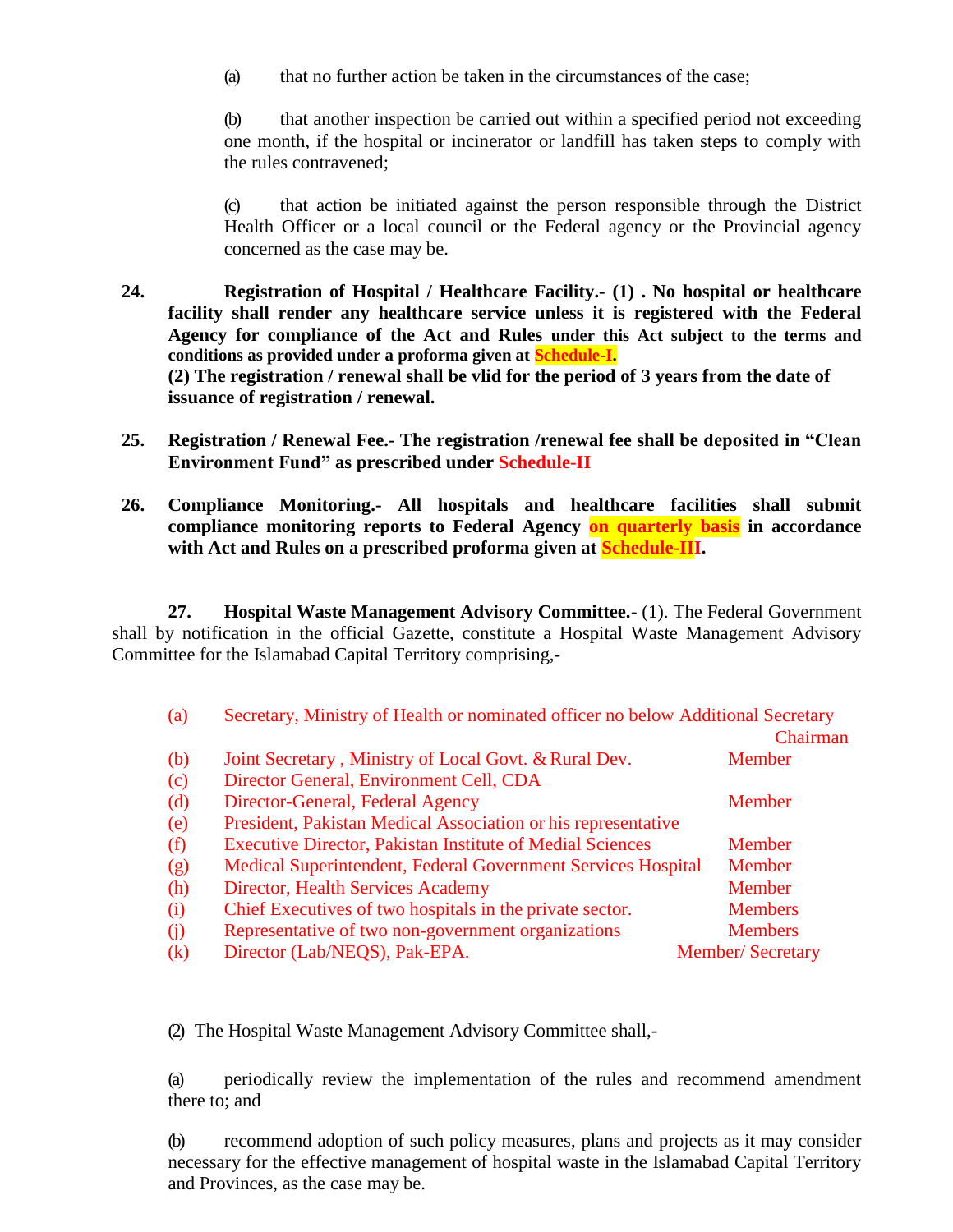- **28.** Penalty.- All the contraventions of the Act and the Rules shall be punished in accordance with Section 17 of the Act read with Compounding of Offences and Administrative Penalty Rules, 2015.
- **29. Phased implementation.-** The Federal Government may, by notification in the official Gazette, exempt any class of hospital or healthcare facility from all or any of the provisions of these rules.
- **30. Applicability of section 14.-** Each hospital generating risk waste shall apply to the Federal Agency for issuance of licence for handling hazardous substances and the provision of section 14 shall apply for the purpose of granting such licence.
- **31. Repeal, savings and succession.-** (1) The Hospital Waste Management Rules, 2005 has been repealed herewith.

(2) Notwithstanding the repeal of the Hospital Waste Management Rules, 2005, any orders passed , notification issued, approval granted, action taken, proceeding commenced, right acquired liabilities incurred, penalties, rates, fee or charges levied, things done or action taken under any provision of that Rules shall, so far as they are not inconsistent with the provision of these Rules, be deemed to have been made, passed, issued, approval granted, commenced, acquired, incurred, levied, done or taken under **these** Rules.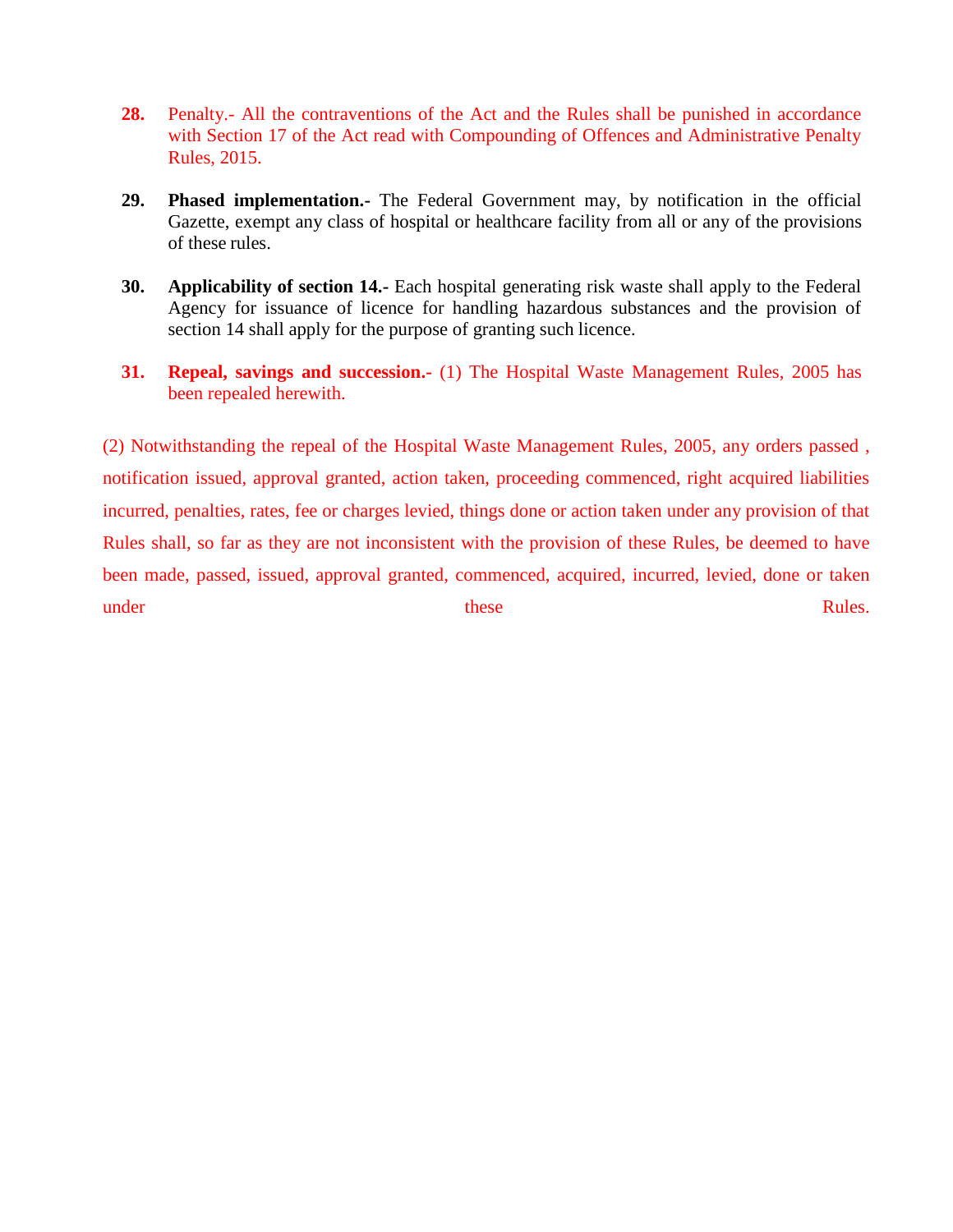## **SCHEDULE I [See Rule 24]**

### **FORM OF REGISTRATION AND RENEWEL FOR PROFROMA FOR HOSPITAL/HEALTH FACILITIES**

| <u>S. No.</u> | <b>Description</b>                                                                    | <b>Relevant information</b> |
|---------------|---------------------------------------------------------------------------------------|-----------------------------|
| 1.            | Designated Name                                                                       |                             |
| 2.            |                                                                                       |                             |
| 3.            |                                                                                       |                             |
| 4.            | Name and designation of contact person<br><u>Letter and the set of contact person</u> |                             |
| 5.            | Registered number with Islamabad Health Care Authority or otherwise_____________      |                             |
| 6.            | Description of Hospital / Health Care Facility__________________________________      |                             |
| 7.            |                                                                                       |                             |
| 9.            | Date of receipt of registration / renewal proforma______________________________      |                             |
| 13.           |                                                                                       |                             |
| 14.           |                                                                                       |                             |
| 15.           | Date of cancellation, if applicable                                                   |                             |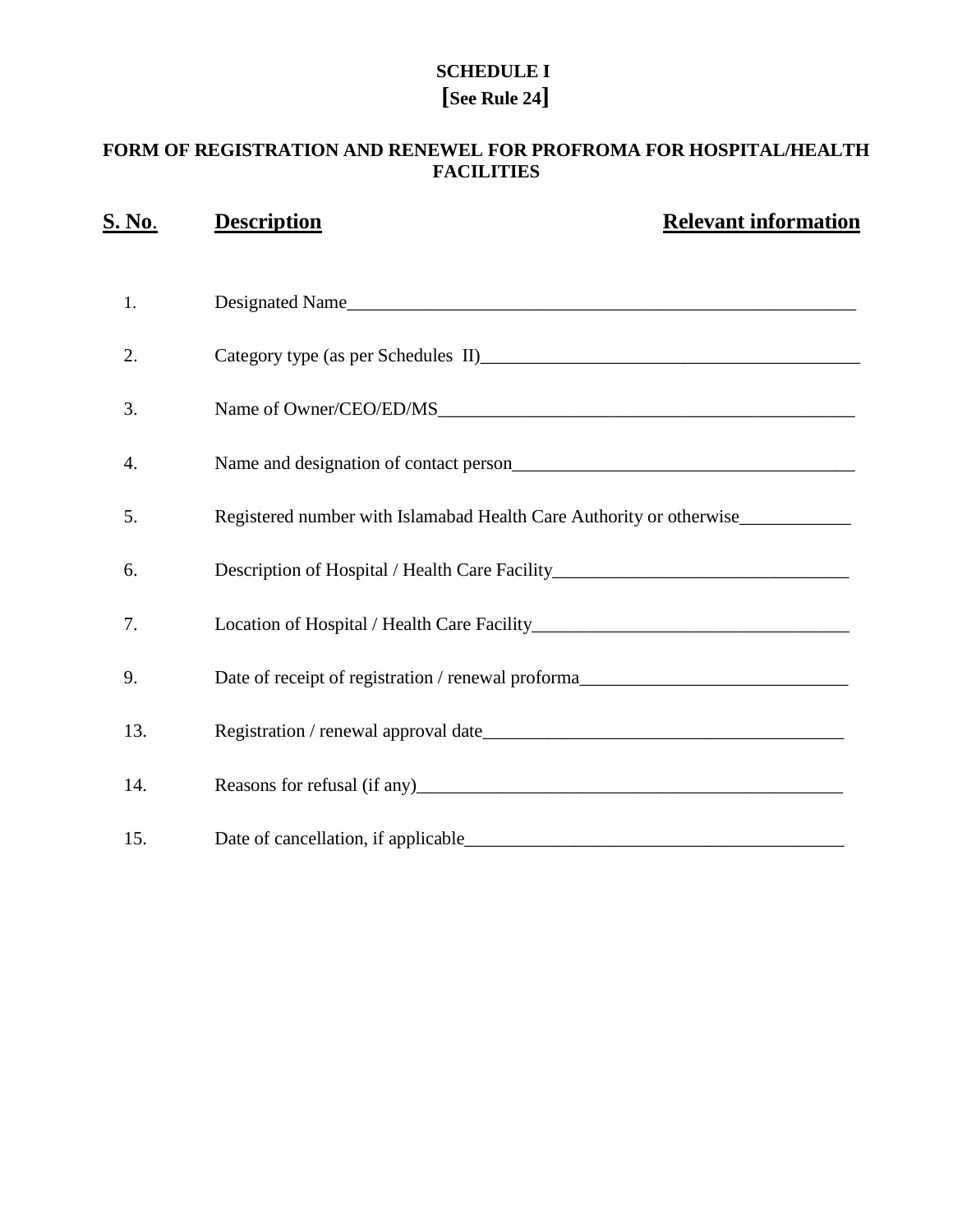### **SCHEDULE – II [See Rule 25] REGISTRATION / RENEWAL FEE**

|                                       | <b>Registration Fee</b> | <b>Renewal Fee</b> |
|---------------------------------------|-------------------------|--------------------|
| Hospital $(\leq 50$ Bedded Facility)  | 100,000                 | 25,000             |
| Hospital $( \geq 51$ Bedded Facility) | 200,000                 | 50,000             |
| <b>Healthcare Facility</b>            | 50,000                  | 10,000             |